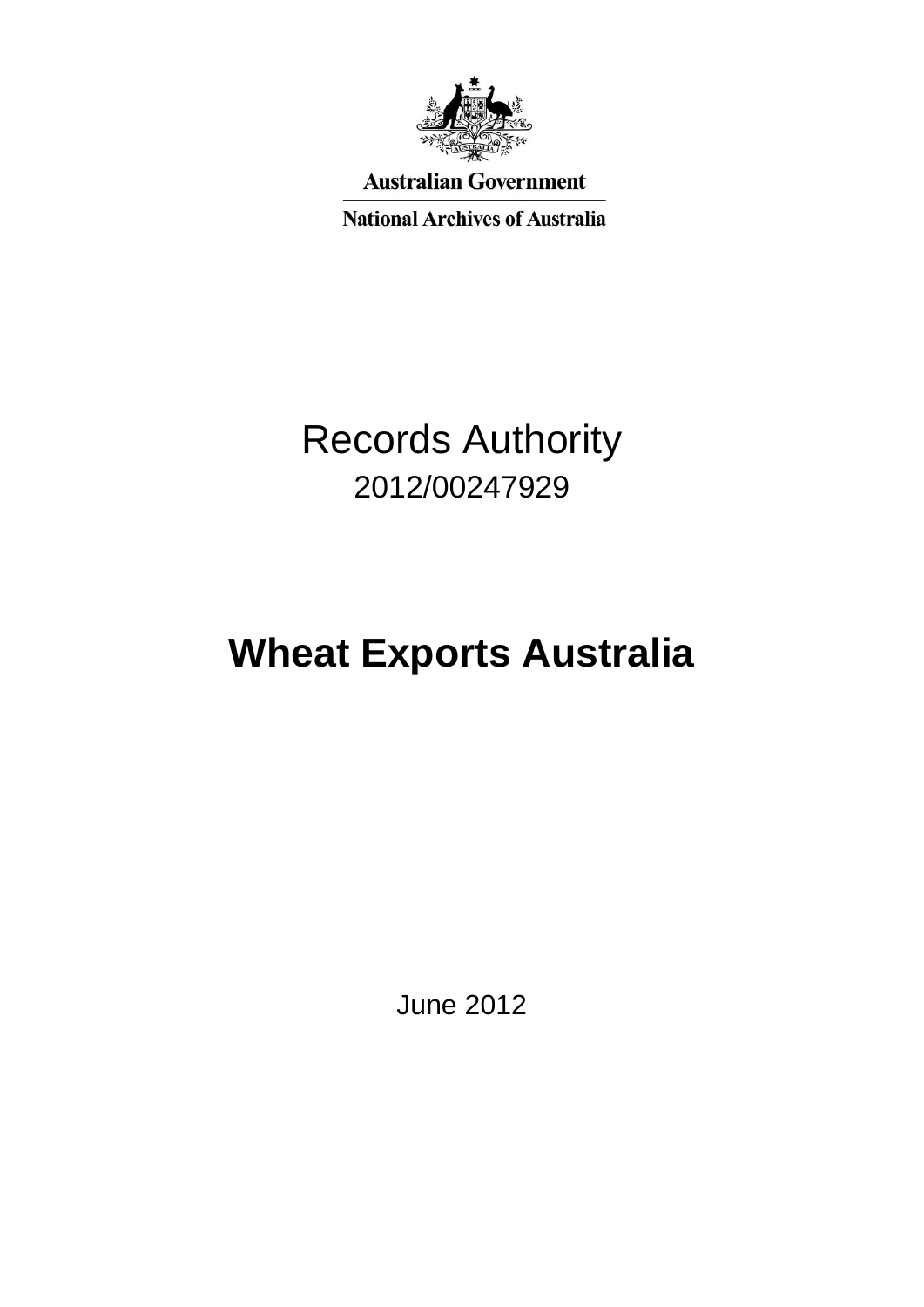#### **CONTENTS**

|                                           | $\overline{\mathbf{3}}$ |
|-------------------------------------------|-------------------------|
|                                           |                         |
|                                           | -5                      |
| WHEAT EXPORT REGULATION NUMBER OF STATES. |                         |

© Commonwealth of Australia 2012

This work is copyright. Apart from any use as permitted under the *Copyright Act 1968,* no part may be reproduced by any process without prior written permission from the National Archives of Australia. Requests and inquiries concerning reproduction and rights should be directed to the Publications Manager, National Archives of Australia, PO Box 7425, Canberra Mail Centre ACT 2610, Australia.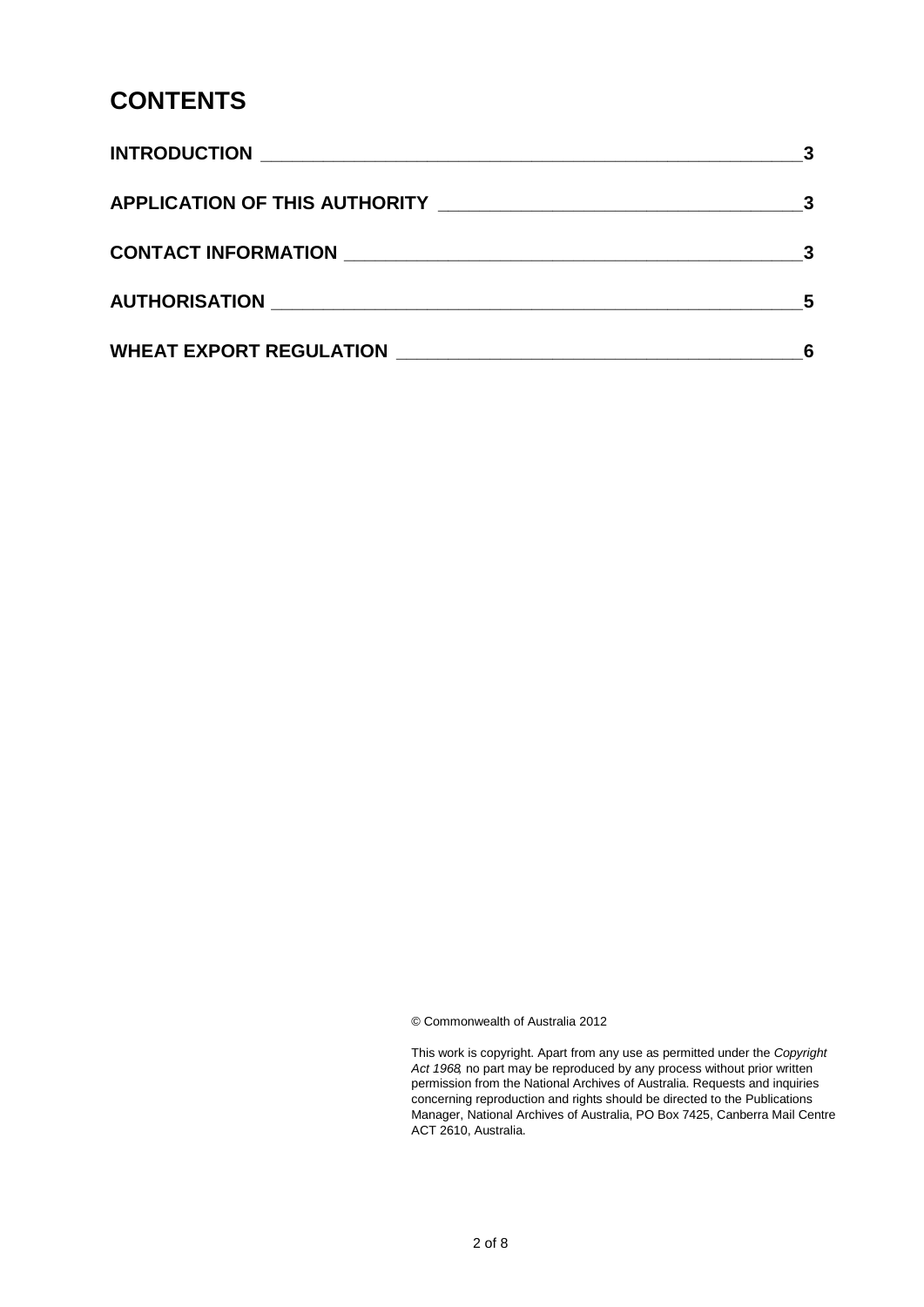#### **INTRODUCTION**

Wheat Exports Australia and the National Archives of Australia have developed this Records Authority to set out the requirements for keeping or destroying records for the core business areas of wheat export regulation. It represents a significant commitment on behalf of Wheat Exports Australia to understand, create and manage the records of its activities.

This Authority is based on the identification and analysis of the business of Wheat Exports Australia. It takes into account the agency's legal and organisational records management requirements, and the interests of stakeholders, the agency and the National Archives of Australia.

The Authority sets out those records that need to be retained as national archives and specifies the minimum length of time that temporary records need to be kept. This Authority gives Wheat Exports Australia permission under the Archives Act 1983, for the destruction of the temporary records described after the minimum retention period has expired. Retention periods for these temporary records are based on: an assessment of business needs; broader organisational accountability requirements; and community expectations, and are approved by the National Archives of Australia on the basis of information provided by the agency.

As changes in circumstances may affect future records management requirements, the periodic review of this Authority is recommended. All amendments must be approved by the National Archives.

### **APPLICATION OF THIS AUTHORITY**

- 1. This Authority covers the business of Wheat Exports Australia and its predecessor agencies, the Wheat Export Authority and the Export Wheat Commission.
- 2. This Authority is to be used to determine how long records must be kept. Records are matched to the relevant core business and records class in the Authority.
	- Where the minimum retention period has expired and the records are not needed for agency business they should be destroyed as authorised in this Authority.
	- Records that have not reached the minimum retention period must be kept until they do.
	- Records that are identified as Retain as National Archives (RNA) are to be transferred to the National Archives of Australia for preservation.
- 3. This Authority should be used in conjunction with general records authorities such as:
	- the Administrative Functions Disposal Authority (AFDA) and/or AFDA Express issued by the National Archives to cover business processes and records common to Australian Government agencies;
	- General Records Authority (31) For source (including original) records that have been copied, converted or migrated.
- 4. The Normal Administrative Practice (NAP) provision of the *Archives Act 1983* gives agencies permission to destroy certain records without formal authorisation. This usually occurs where records are duplicated, facilitative or for short-term use only. NAP does not replace arrangements agreed to in this Authority but can be used as a tool to assist in identifying records for destruction together with an agency's Records Authority or Authorities, and with AFDA and AFDA Express. The National Archives recommends that agencies develop and implement a Normal Administrative Practice policy. Advice and guidance on destroying records as a normal administrative practice and on how to develop an agency NAP policy is available from the National Archives' website at **[www.naa.gov.au](http://www.naa.gov.au/)**
- 5. Records that are reasonably likely to be needed as evidence in a current or future judicial proceeding or are subject to a request for access under the *Archives Act 1983,* the *Freedom of Information Act 1982* or any other relevant Act must not be destroyed until the action has been completed.
- 6. Records subject to a disposal freeze must not be destroyed until the freeze has been lifted. Further information about disposal freezes and whether they affect the application of this Authority is available from the National Archives website at **[www.naa.gov.au](http://www.naa.gov.au/)**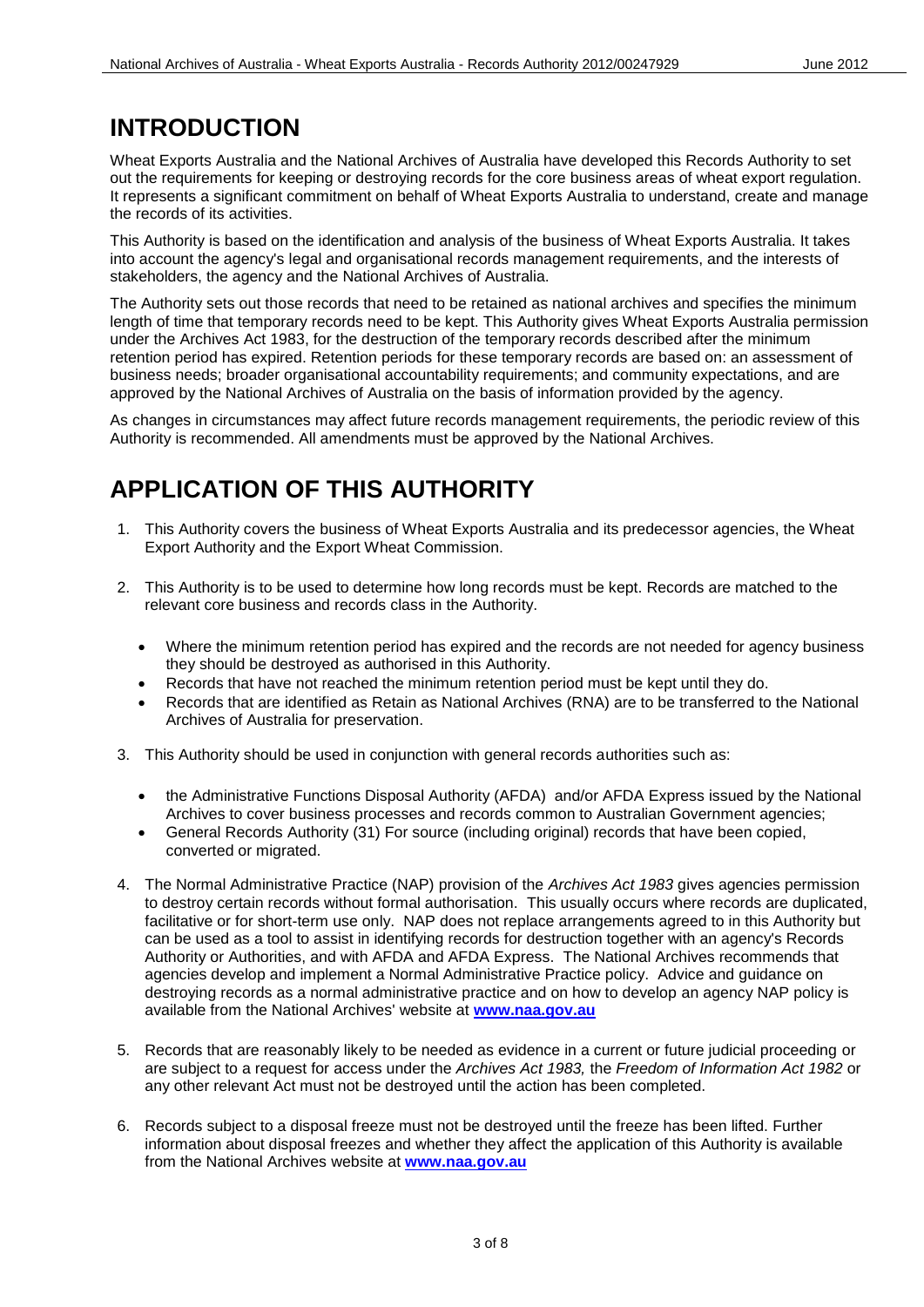- 7. Where the method of recording information changes (for example from a manual system to an electronic system, or when information is migrated from one system to a new system) this authority can still be applied, providing the records document the same core business. The information must be accessible for the period of time prescribed in this Authority. Wheat Exports Australia will need to maintain continuing access to the information, including digital information, for the periods prescribed in this records authority or until the information is transferred into the custody of the National Archives.
- 8. In general, retention requirements indicate a minimum period for retention. Wheat Exports Australia may extend minimum retention periods if it considers that there is an administrative need to do so, without further reference to the National Archives. Where Wheat Exports Australia believes that its accountability will be substantially compromised because a retention period or periods are not adequate, it should contact the National Archives for review of the retention period.
- 9. Records coming within 'Retain as national archives' classes in this Authority have been determined to be part of the archival resources of the Commonwealth under section 3C of the *Archives Act 1983*. The determination of Commonwealth records as archival resources of the Commonwealth obliges agencies to transfer the records to the Archives when they cease to be current and, in any event, within 15 years of the records coming into existence, under section 27 of the *Archives Act 1983*.
- 10. Records in the care of agencies should be appropriately stored, managed and preserved. Agencies need to meet this obligation to ensure that the records remain authentic and accessible over time. Under Section 31 of the *Archives Act 1983*, access arrangements are required for records that become available for public access including those records that remain in agency custody.
- 11. Appropriate arrangements should be made with the National Archives when records are to be transferred into custody. The National Archives accepts for transfer only those records designated as national archives.
- 12. Advice on how to use this Authority is available from Wheat Exports Australia records manager. If there are problems with the application of the Authority that cannot be resolved, please contact the National **Archives**

#### **CONTACT INFORMATION**

For assistance with this authority or for advice on other records management matters, please contact National Archives' Agency Service Centre.

Queen Victoria Terrace Tel: (02) 6212 3610 Parkes ACT 2600 Fax: (02) 6212 3989 Canberra Mail Centre ACT 2610 Website: **[www.naa.gov.au](http://www.naa.gov.au/)**

PO Box 7425 Email: **[recordkeeping@naa.gov.au](mailto:recordkeeping@naa.gov.au)**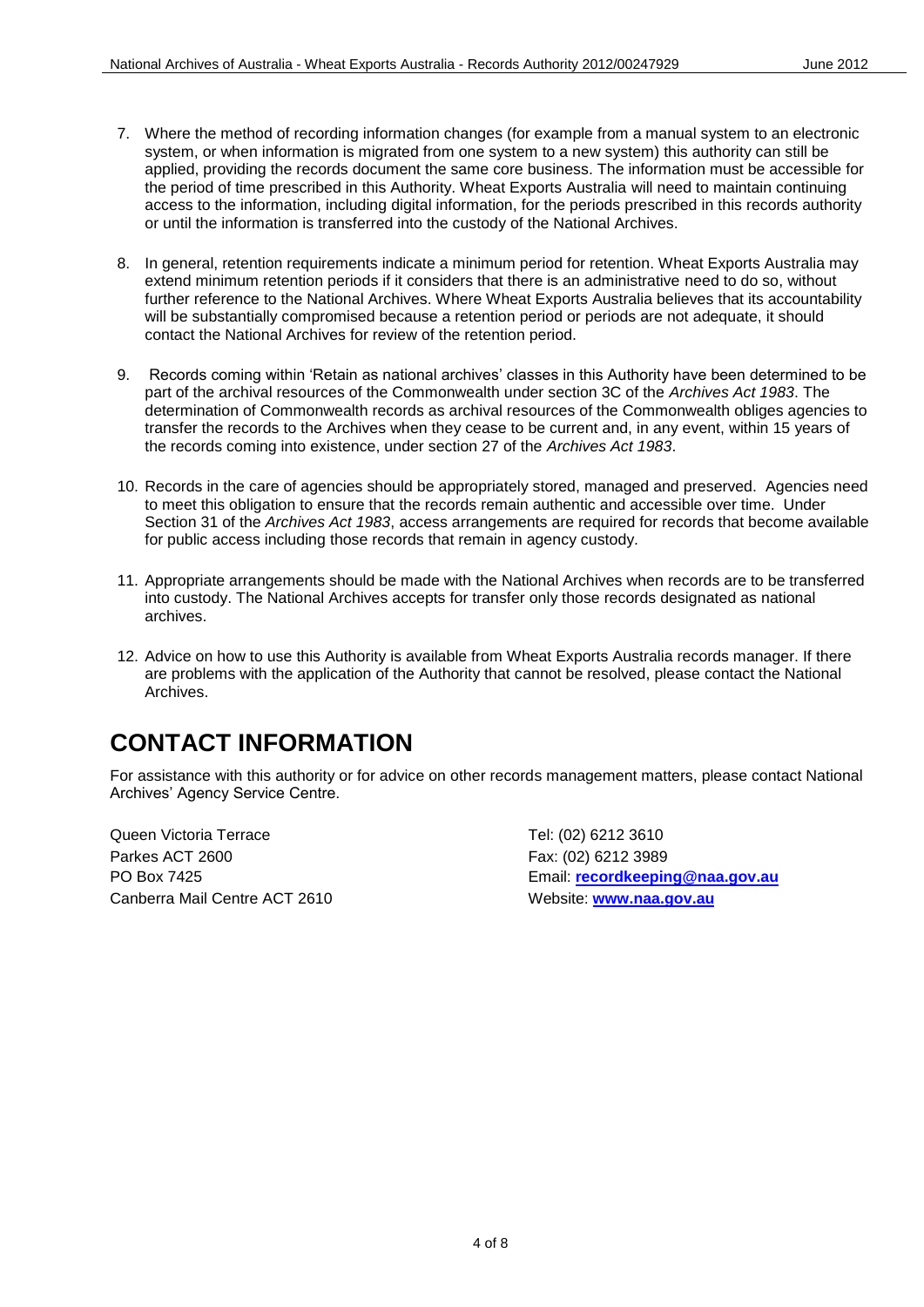#### **AUTHORISATION**

#### **RECORDS AUTHORITY 2012/00247929**

| Person to whom notice of<br>authorisation is given: | Peter Woods<br><b>Chief Executive Officer</b><br>Wheat Exports Australia<br>Unit 2, Royal Life Saving House |
|-----------------------------------------------------|-------------------------------------------------------------------------------------------------------------|
|                                                     | 26-28 Napier Close Deakin ACT 2600                                                                          |

| <b>Purpose:</b>     | Authorises arrangements for the disposal of records in accordance with<br>Section 24(2)(b) of the Archives Act 1983                                                                             |
|---------------------|-------------------------------------------------------------------------------------------------------------------------------------------------------------------------------------------------|
|                     | Determines records classed as 'Retain as national archives' in this<br>Records Authority to be part of the archival resources of the<br>Commonwealth under section 3C of the Archives Act 1983. |
|                     |                                                                                                                                                                                                 |
| <b>Application:</b> | All core business records relating to Wheat Export Regulation.                                                                                                                                  |
|                     |                                                                                                                                                                                                 |

This authority gives permission for the destruction, retention or transfer to the National Archives of Australia of the records described. This authority will apply only with the consent of the agency currently responsible for the business documented in the records described.

David Fricker 2012 Director-General National Archives of Australia

**Authorised by: Date of issue:**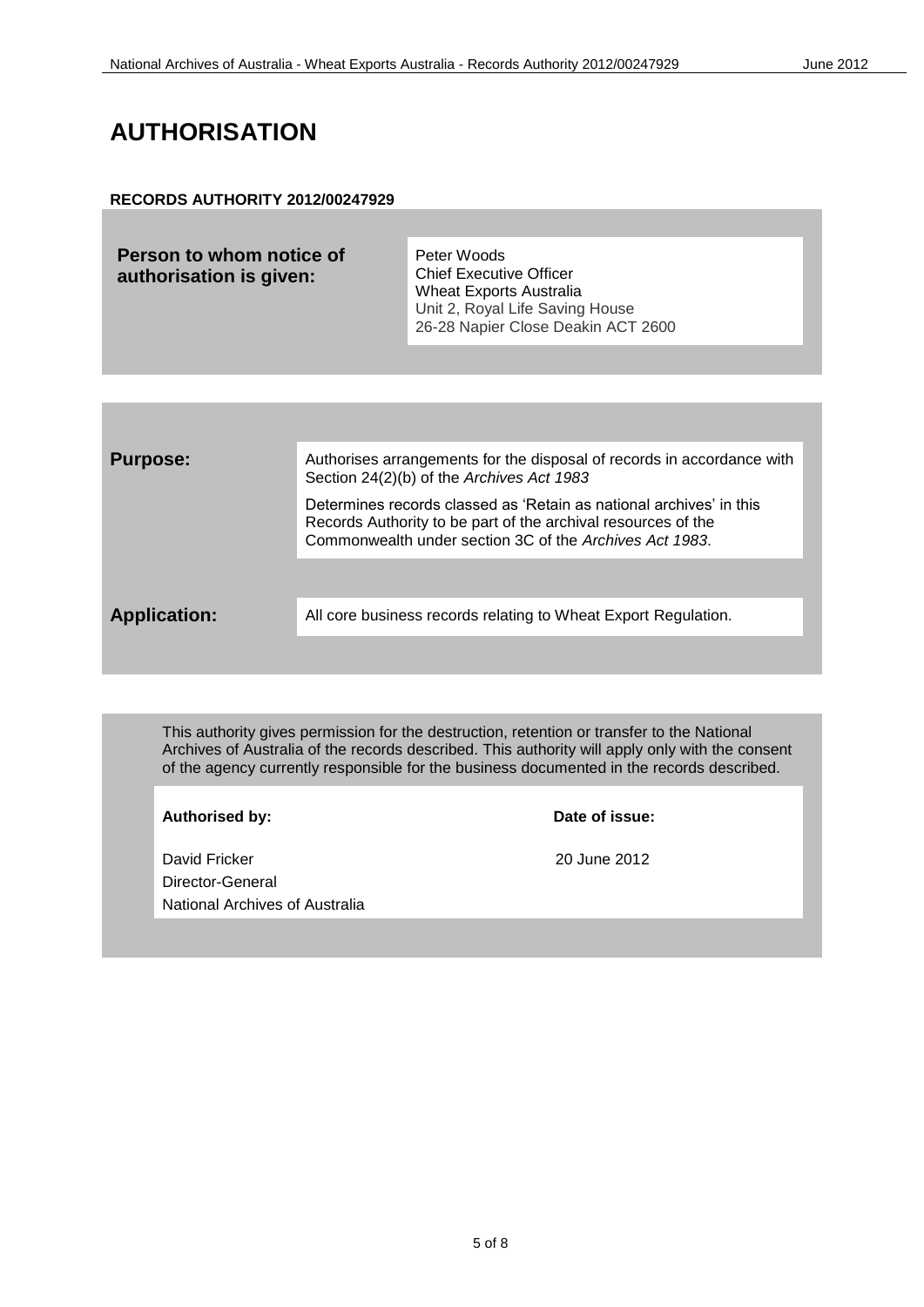### **WHEAT EXPORT REGULATION**

The core business of regulating wheat export activities. Includes managing export consents, the administration of the Non-bulk Wheat Quality Assurance Scheme (NBWQAS), administration of the Wheat Export Accreditation Scheme 2008; and Performance Monitoring of AWB International Ltd. Includes records captured in business systems such as the Wheat Exports Australia operational database, Thresher.

The core business includes the following activities:

- undertaking research, for example through stakeholder surveys, desktop research and the hiring of external expertise as well as statistical analysis, including collation of wheat export statistics;
- establishing, supporting and liaising with working groups and committees including the nomination and appointment of representatives;
- developing internal policies and procedures relating to wheat export regulation;
- developing internal or external reports and preparing submissions concerning industry development issues;
- developing and conducting information sessions, for example for changes to legislation concerning the wheat industry;
- developing and implementing rules and schemes to regulate market participants;
- monitoring and investigating compliance with the wheat export industry rules and schemes;
- evaluating and reviewing policies, procedures, strategies, plans, rules and schemes relating to the core business, for example in relation to accreditation;
- negotiating and establishing agreements or partnerships with government agencies within Australia, for example a momorandum of understanding with Customs;
- undertaking audits, for example audits of accredited exporters
- receiving and assessing complaints and enquiries;
- carrying out enforcement activities;
- referring matters to external parties;
- fee setting;
- compiling and maintaining registers;
- risk management;
- developing strategies and plans relating to wheat export regulation; and
- managing visits;

The performance of the core business is supported by routine administrative tasks such as:

- meeting arrangements;
- development of material supporting information sessions; and
- responding to general enquiries regarding the core business.

*For managing the activities of the boards of Wheat Exports Australia and its predecessors use GRA 27, GOVERNING BODIES.*

*For managing public or official inquiries, use GRA 29, PUBLIC OR OFFICIAL INQUIRIES.*

*For finance records created using business systems such as MYOB, use AFDA/AFDA Express - FINANCIAL MANAGEMENT.*

*For handling public reaction to policy or services, and for media releases and the release of strategies and reports use AFDA/AFDA Express - COMMUNITY RELATIONS.*

*For legal advice given and received on the interpretation of legislation, use AFDA/AFDA Express - LEGAL SERVICES.*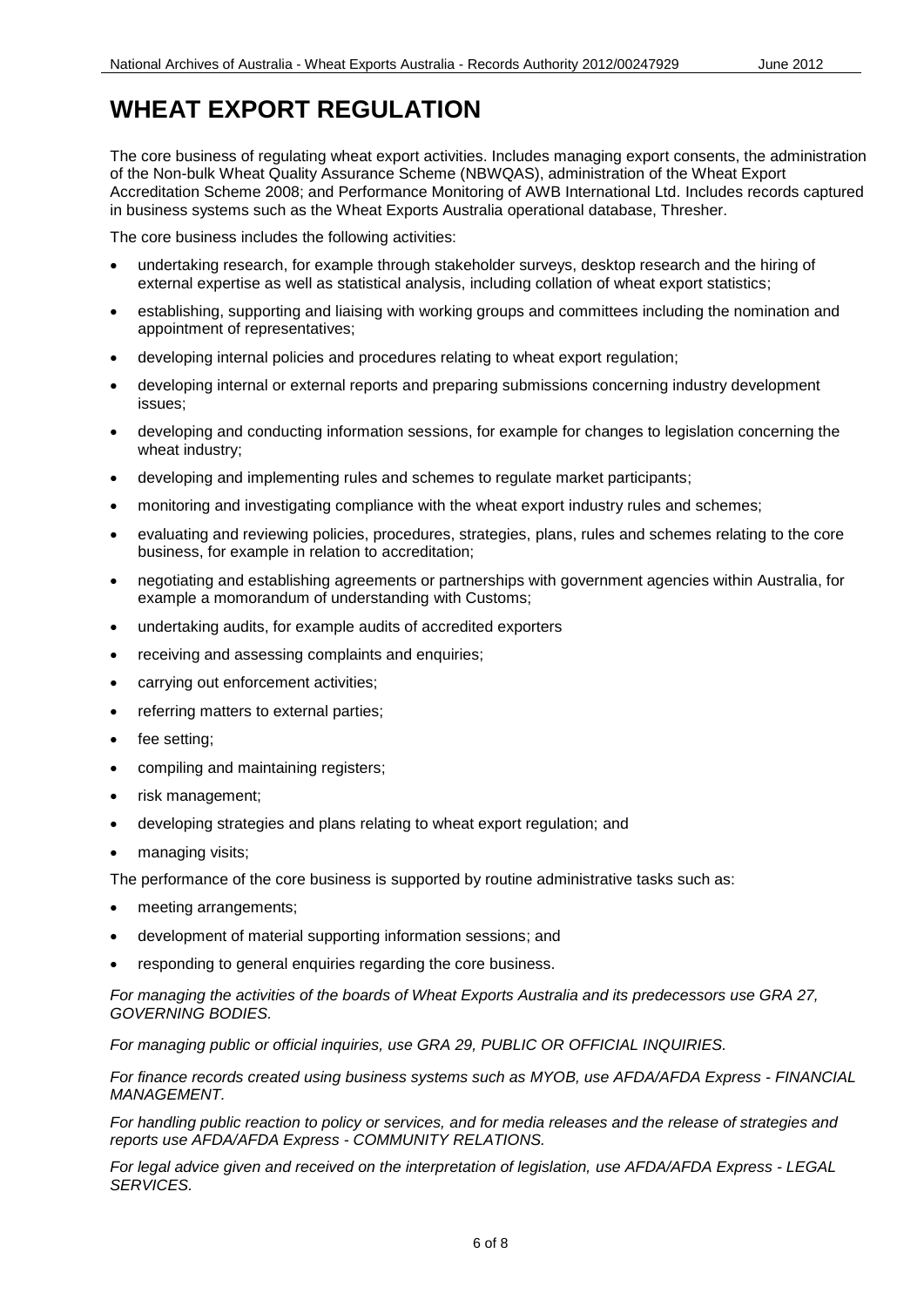#### **WHEAT EXPORT REGULATION**

*For the production and distribution of published strategies, plans or reports, use AFDA /AFDA Express - PUBLICATION.*

*For the issue, receipt and assessment of tenders and management of the performance of external service providers, use AFDA/AFDA Express - PROCUREMENT.*

| Class no | <b>Description of records</b>                                                                                                                                                                                                                                                                                                                                                                                                                                                               | <b>Disposal</b><br>action                        |
|----------|---------------------------------------------------------------------------------------------------------------------------------------------------------------------------------------------------------------------------------------------------------------------------------------------------------------------------------------------------------------------------------------------------------------------------------------------------------------------------------------------|--------------------------------------------------|
| 61046    | Records documenting the following activities which are of significance, or<br>have far reaching economic or social implications for the Australian wheat<br>industry:                                                                                                                                                                                                                                                                                                                       | Retain as<br>national<br>archives                |
|          | unique wheat export industry research, including data;<br>٠                                                                                                                                                                                                                                                                                                                                                                                                                                 |                                                  |
|          | working groups and committees, where the agency provides Secretariat<br>$\bullet$<br>support, is the Commonwealth's main representative or has a significant<br>role;                                                                                                                                                                                                                                                                                                                       |                                                  |
|          | international liaison or representation concerning wheat export regulation<br>$\bullet$<br>issues of a contentious nature, which are of major significance to the<br>agency and/or the community at large; includes international liaison or<br>representation received or made from regional and international peak<br>industry bodies, international governments or non-governmental bodies,<br>leading community interest groups, recognised influential stakeholders or<br>individuals; |                                                  |
|          | final reports to the Minister, Agency Heads and key international<br>$\bullet$<br>partners/stakeholders. Includes final audit reports, AWB International Ltd<br>Performance Monitoring Reports and Ministerial investigation reports;                                                                                                                                                                                                                                                       |                                                  |
|          | final high-level strategies and plans;<br>$\bullet$                                                                                                                                                                                                                                                                                                                                                                                                                                         |                                                  |
|          | submissions made to the Minister and others on matters relating to wheat<br>export regulation where the issue is controversial, or has significant legal,<br>social, economic and/or international implications;                                                                                                                                                                                                                                                                            |                                                  |
|          | final industry presentations, for example on the introduction of the Wheat<br>$\bullet$<br>Export Accreditation Scheme 2008;                                                                                                                                                                                                                                                                                                                                                                |                                                  |
|          | final rules and schemes for the regulation of market participants;<br>$\bullet$                                                                                                                                                                                                                                                                                                                                                                                                             |                                                  |
|          | developing, evaluating and reviewing rules and schemes that regulate<br>$\bullet$<br>market participants;                                                                                                                                                                                                                                                                                                                                                                                   |                                                  |
|          | monitoring activities that are controversial, or have significant legal,<br>$\bullet$<br>social, economic and/or international implications;                                                                                                                                                                                                                                                                                                                                                |                                                  |
|          | high-level agreements or partnerships with Australian or international<br>$\bullet$<br>government agencies, industry, business and/or other stakeholders;                                                                                                                                                                                                                                                                                                                                   |                                                  |
|          | the enforcement of penalties in serious, provocative, or controversial<br>$\bullet$<br>cases of industry non-compliance with codes, standards and regulatory<br>requirements in relation to wheat export regulation, such as those that<br>attract parliamentary or significant public interest;                                                                                                                                                                                            |                                                  |
|          | significant registers relating to wheat export regulation such as the<br>register of accredited exporters.                                                                                                                                                                                                                                                                                                                                                                                  |                                                  |
| 61047    | Records documenting wheat export regulation related tasks and activities<br>which are not of significance, or do not have far reaching economic or social<br>implications for the Australian wheat industry:                                                                                                                                                                                                                                                                                | Destroy 10<br>years after<br>action<br>completed |
|          | working groups and committees, where the agency does not provide                                                                                                                                                                                                                                                                                                                                                                                                                            |                                                  |